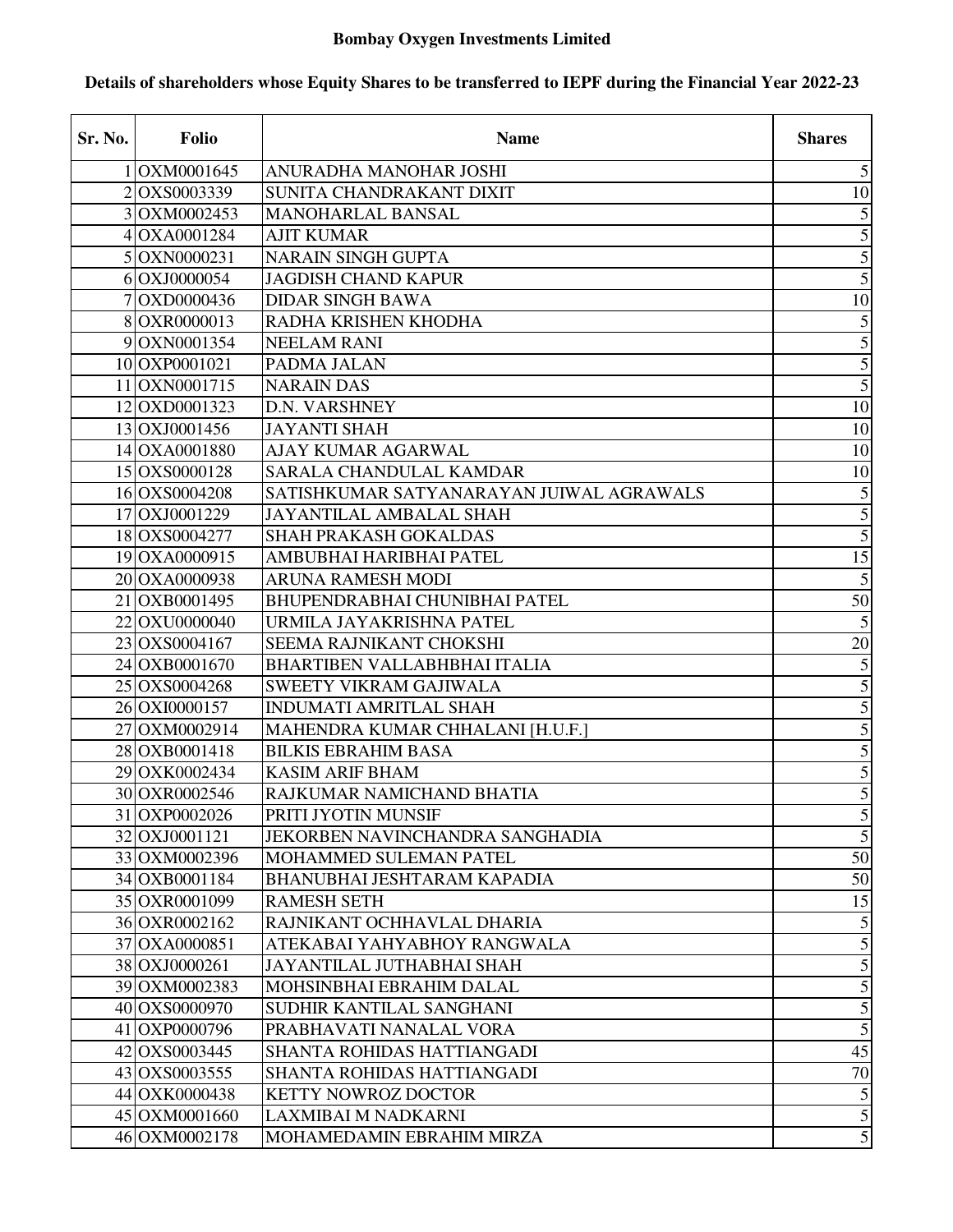| Sr. No. | <b>Folio</b>  | <b>Name</b>                       | <b>Shares</b>           |
|---------|---------------|-----------------------------------|-------------------------|
|         | 47 OXF0000193 | FRENY ERUCH JESSANWALLA           | 120                     |
|         | 48 OXH0000546 | HIMATLAL MOTILAL MEHTA            | 10                      |
|         | 49 OXS0003351 | SHAILAJA SUBRAI PAI               | 10                      |
|         | 50 OXM0002118 | MANORAMABAI RAGHOBA RANE          | $20\,$                  |
|         | 51 OXE0000125 | ELA SURESH GUNDARIA               | $\overline{25}$         |
|         | 52 OXS0002822 | <b>SURESH FATUBHAI GUNDARI</b>    | 10                      |
|         | 53 OXS0002988 | SURESH FATUBHAI GUNDARIA          | 10                      |
|         | 54 OXJ0000734 | JAYANTKUMAR KESHAVLAL DOSHI       | 10                      |
|         | 55 OXK0000162 | KANTILAL TRAMBAKLAL KOTHARI       | $\sqrt{5}$              |
|         | 56 OXP0001600 | PHIROZA MINOO BHAVNAGRI           | $\overline{25}$         |
|         | 57 OXV0001273 | M VISHALAMMA MOORTHY              | 5                       |
|         | 58 OXC0000994 | DHIMANI KRISHNARAM KAPADIA        | $\overline{5}$          |
|         | 59 OXD0001102 | DHIMANI KRISHNARAM KAPADIA        | $\overline{5}$          |
|         | 60 OXS0004244 | <b>SUSHANT ASHOK PARMAR</b>       | $\overline{5}$          |
|         | 61 OXP0001339 | PESTONJI JEHANGIRJI KARKARIA      | 10                      |
|         | 62 OXP0001406 | KALYAN PURUSHOTTAM PAI            | $\overline{5}$          |
|         | 63 OXR0002522 | RAJEEV KUMAR JAIN                 | $\overline{5}$          |
|         | 64 OXV0000470 | VRAJLAL VANMALIDAS THAKKER        | 5                       |
|         | 65 OXB0001555 | <b>USHA VENKATRAMAN</b>           | $\overline{5}$          |
|         | 66 OXM0002016 | MORESHWAR YADAV PURANDARE         | 10                      |
|         | 67 OXM0002360 | <b>MALINI RAMANATH RELE</b>       | 10                      |
|         | 68 OXK0001534 | <b>KARY NOWROSJI DOCTOR</b>       | $\mathfrak{S}$          |
|         | 69 OXM0001982 | <b>MARY TERESA VALLES</b>         | 10                      |
|         | 70 OXA0001366 | AMIBALA SHAILEN DESAI             | $20\,$                  |
|         | 71 OXD0001320 | DHIRAJLAL AMRATLAL KOTHARI        | $\overline{5}$          |
|         | 72 OXN0001683 | NIKHIL VIRMITRA CHHATRAPATI       | $\overline{5}$          |
|         | 73 OXR0001862 | RITA RAJENDRA BHATT               | $\overline{5}$          |
|         | 74 OXB0001692 | <b>BHARATI BHUPENDRA SHAH</b>     | 10                      |
|         | 75 OXL0000517 | LAXMINARAYAN VENKATRAMAN MAHALE   | 5                       |
|         | 76 OXM0001919 | ZUBEDA HATIM TYEBKHAN             | $\overline{5}$          |
|         | 77 OXH0000006 | HALIMA ALI NAZARMOHOMED           | $\mathfrak{S}$          |
|         | 78 OXL0000360 | LALITKUMAR MULRAJ KHATAU          | 80                      |
|         | 79 OXP0002033 | PRAVIN BRIJMOHANLAL BHAGAT        | 10                      |
|         | 80 OXP0000547 | PURSHOTTAM AMRITLAL VYAS          | $\mathfrak s$           |
|         | 81 OXC0001012 | <b>CHARUSHEELA MULRAJ VED</b>     | 10                      |
|         | 82 OXS0001621 | <b>SHAH SURESH CHHOTALAL</b>      | $\sqrt{5}$              |
|         | 83 OXA0001754 | <b>ASHISH S TAKIA</b>             | $\sqrt{5}$              |
|         | 84 OXS0002612 | SHRIPAD SITARAM WAGH              | 5                       |
|         | 85 OXI0000051 | <b>INDRAKANT MANSHANKER VOHRA</b> | $\overline{5}$          |
|         | 86 OXD0001361 | DAMAYANTI GORDHANDAS MODI         | 20                      |
|         | 87 OXH0000738 | HARISH MANUBHAI MEHTA             | $\sqrt{5}$              |
|         | 88 OXH0001231 | <b>HEMLATHA CHARY</b>             | $\overline{5}$          |
|         | 89 OXS0003783 | <b>S VENKATARAMAN</b>             | 5                       |
|         | 90 OXK0002291 | <b>KAVITA R THAKKAR</b>           | 10                      |
|         | 91 OXV0001321 | VINODRAI T SHAH                   | $\sqrt{5}$              |
|         | 92 OXK0002029 | KUSUM PRANJIVAN MEHTA             | $\overline{5}$          |
|         | 93 OXR0000624 | RASIKLAL SAKERCHAND PARIKH        | $\overline{\mathbf{5}}$ |
|         | 94 OXD0000292 | DILIPCHANDRA NARBHERAM FOZDAR     | $\overline{5}$          |
|         | 95 OXL0000641 | LAXMIBAI NARAYAN SOMAN            | $\overline{5}$          |
|         | 96 OXM0001927 | <b>MARIA EUGENIA FERNANDES</b>    | 10                      |